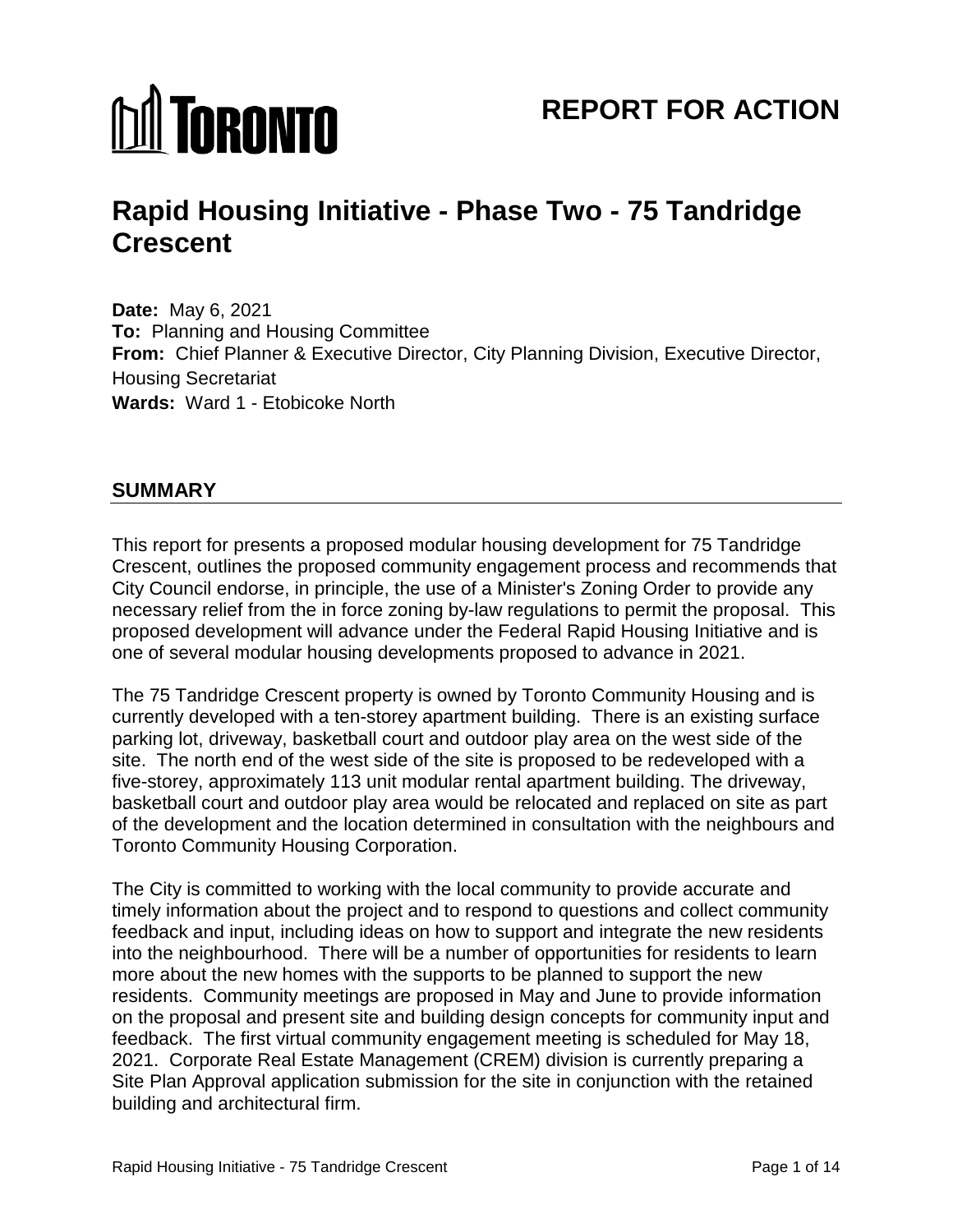At its meeting of October 27, 2020 City Council adopted Item MM25.32 - Implementation of the Federal Rapid Housing Initiative (RHI) authorizing staff to: enter into an agreement with Canada Mortgage and Housing Corporation to secure the City's allocation of \$203.3 million through this program; and, identify projects that can be made available for occupancy within twelve (12) months, in accordance with the terms and conditions of the Rapid Housing Initiative (RHI). City Council also approved approximately \$59 million in pre-approved City Open Door incentives to support the creation of up to 800 affordable rental units under the program, to maximize the RHI opportunity and exceed the minimum unit requirement set out under the RHI.

The lands are designated and zoned to permit apartment residential uses. Based on the conceptual site plan prepared for the site, relief to the existing zoning provisions will be required. The required relief will be finalized following community feedback and completion of detailed building and site design.

In response to the urgent need for providing affordable and supportive homes to the city's most vulnerable residents who are experiencing homelessness, and following the City Council's request to prioritize building and planning approvals for these projects, this report recommends that City Council endorse in principle the use of a Minister's Zoning Order to provide the necessary relief from the in force zoning by-law regulations in order to permit the construction of modular housing at this site. The *Planning Act* gives the Minister of Municipal Affairs and Housing the power, by order, in respect of any lands in Ontario, to exercise any of the powers conferred on Council to zone lands and modify the zoning regulations for a given site. A Minister's Zoning Order would enable the City to more quickly implement the modular housing proposals.

# **RECOMMENDATIONS**

The Chief Planner and Executive Director, City Planning and Executive Director, Housing Secretariat recommends that:

1. The Planning and Housing Committee request the Chief Planner and Executive Director, City Planning, and the Executive Director, Housing Secretariat, to conduct community consultation meetings to obtain feedback on the modular housing proposal for 75 Tandridge Crescent.

2. City Council endorse in principle amending the zoning regulations for 75 Tandridge Crescent to permit the construction of the modular housing proposal by way of a request to the Minister of Municipal Affairs and Housing to make a Minister's Zoning Order, pursuant to Section 47 of the *Planning Act,* and *request* the Chief Planner and Executive Director, City Planning to report directly to the July City Council meeting on the final recommended proposal and the relief to the zoning by-law required to permit the proposed development.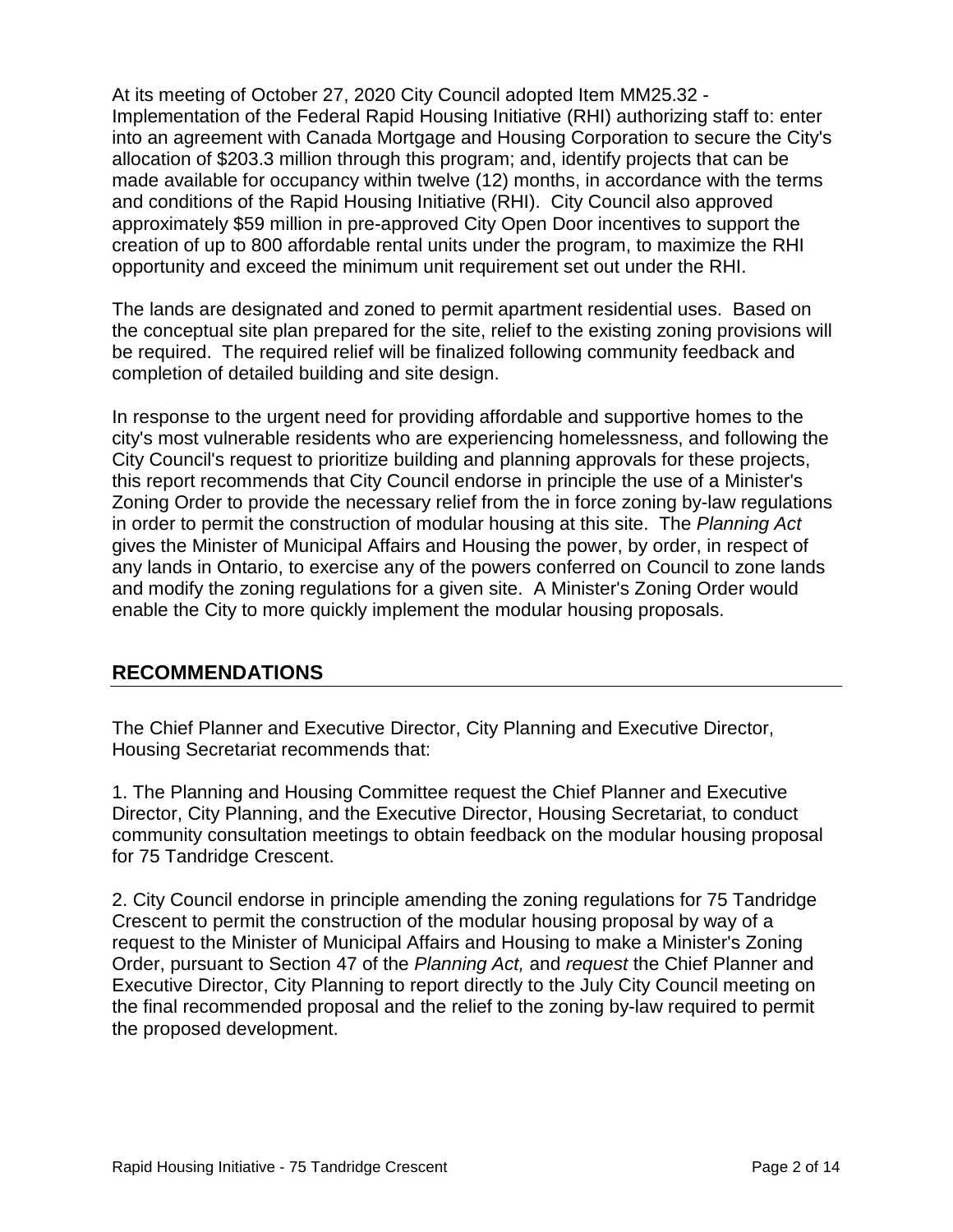# **FINANCIAL IMPACT**

The proposed development for 75 Tandridge Crescent will be fully funded through the Housing Secretariat's 2021-2030 Capital Budget & Plan. The project is also preapproved for Open Door incentives through MM25.32 - Implementation of the Federal Rapid Housing Initiative.

The Chief Financial Officer and Treasurer has reviewed this report and agrees with the financial impact information.

# **EQUITY IMPACT**

The Modular Housing Initiative advances a number of the City of Toronto's equity strategies and commitments.

The HousingTO 2020-2030 Action Plan (HousingTO Plan) envisions a city in which all residents have equal opportunity to develop to their full potential, and is centred on a human rights-based approach to housing. This approach recognizes that housing is essential to the inherent dignity and well-being of a person and to building inclusive, healthy, sustainable and liveable communities. A key component of the HousingTO Plan is to increase the supply of permanent affordable rental and supportive housing to help our most vulnerable and marginalized residents live in dignified housing with appropriate supports.

Access to good quality, safe, affordable housing is an important social determinant of health and also improves the social and economic status of individuals and families. Good quality, affordable housing is also a cornerstone of vibrant, healthy neighbourhoods and supports the environmental and economic health of the city.

# **DECISION HISTORY**

At its meeting of October 27, 2020 City Council adopted Item MM25.32 - Implementation of the Federal Rapid Housing Initiative authorizing staff to enter into an agreement with Canada Mortgage and Housing Corporation to secure the City's allocation of \$203.3 million through this program; and identify projects that can be made available for occupancy within twelve (12) months, in accordance with the terms and conditions of the Rapid Housing Initiative (RHI). The City Council decision can be found here: http://app.toronto.ca/tmmis/viewAgendaItemHistory.do?item=2020.MM25.32

At its meeting of September 30, 2020, City Council adopted, with amendments, Item No. PH16.8 - Addressing Housing and Homelessness in Toronto through Intergovernmental Partnership which described the advocacy the City was undertaking to secure additional investment from both the Provincial and Federal governments. The report also outlined the City's 24-Month COVID-19 Housing and Homelessness Recovery Response Plan aimed at providing dignified, stable permanent housing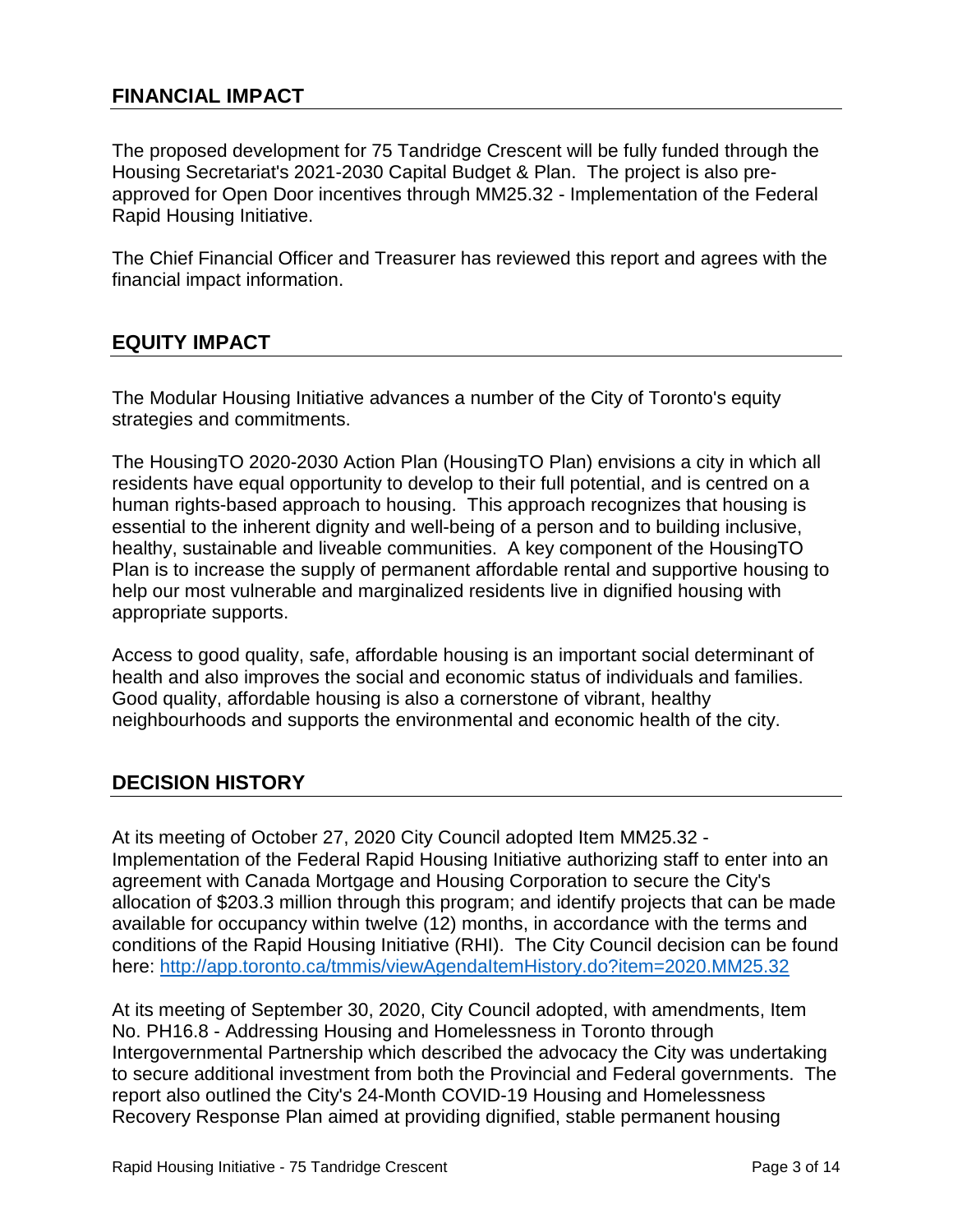options for 3,000 people experiencing chronic homelessness within the shelter system, with the support of the Federal and Provincial governments. The City Council decision can be found here:

<http://app.toronto.ca/tmmis/viewAgendaItemHistory.do?item=2020.PH16.8>

At its meeting of December 17 and 18, 2019, City Council adopted report PH11.5 - HousingTO 2020-2030 Action Plan as the framework to address Toronto's housing and homelessness challenges by 2030. This Plan includes a number of actions and targets to address critical needs across the housing spectrum including emergency shelters and transitional housing, social and supportive housing, market and affordable rental housing and home ownership. The City Council Decision can be found here: <http://app.toronto.ca/tmmis/viewAgendaItemHistory.do?item=2019.PH11.5>

At its meeting of June 18 and 19, 2019, City Council adopted MM8.49 - Providing a Rapid Housing Response to Homelessness through a New Modular Supportive Housing Pilot Initiative. Council directed staff to report back on the development of a new modular supportive housing initiative. It call for interdivisional coordination to identify potential sites and to expedite the development of supporting housing. The City Council Decision can be found here:

<http://app.toronto.ca/tmmis/viewAgendaItemHistory.do?item=2019.MM8.49>

# **PROPOSAL**

# **Approval Process**

The Federal Government announced the Rapid Housing Initiative (RHI) in September 2020. The RHI will invest \$1 billion nationally to support the construction of modular housing, as well as the acquisition of land and the conversion of existing buildings to affordable housing. Following the announcement of the RHI last September an interdivisional City and CreateTO staff team compiled a list of properties and sites that could potentially be purchased or rapidly developed to create new permanent housing options. An Investment Plan was submitted to Canada Mortgage and Housing Corporation on November 27, 2020 identifying a list of sites for consideration and approval. Among the potential sites, 75 Tandridge Crescent is one of the sites identified and approved through RHI.

Staff considered advancing this modular housing proposal through the Zoning By-law and Minor Variance application processes, but determined that with a 2021 occupancy date the fastest way of achieving that target would be via a Minister's Zoning Order. This determination is also informed by the City's recent experience regarding the implementation of the Phase One modular housing initiative. Given this recent experience, the Minister's Zoning Order provides the fastest implementing timeline, from construction through to occupancy.

Section 47(1) of the *Planning Act* gives the Minister of Municipal Affairs and Housing the authority to zone property in the Province through a Minister's Zoning Order. While City Council has the authority to zone and re-zone lands through its powers under Section 34 of the *Planning Act,* the Minister has the authority to make an order exercising City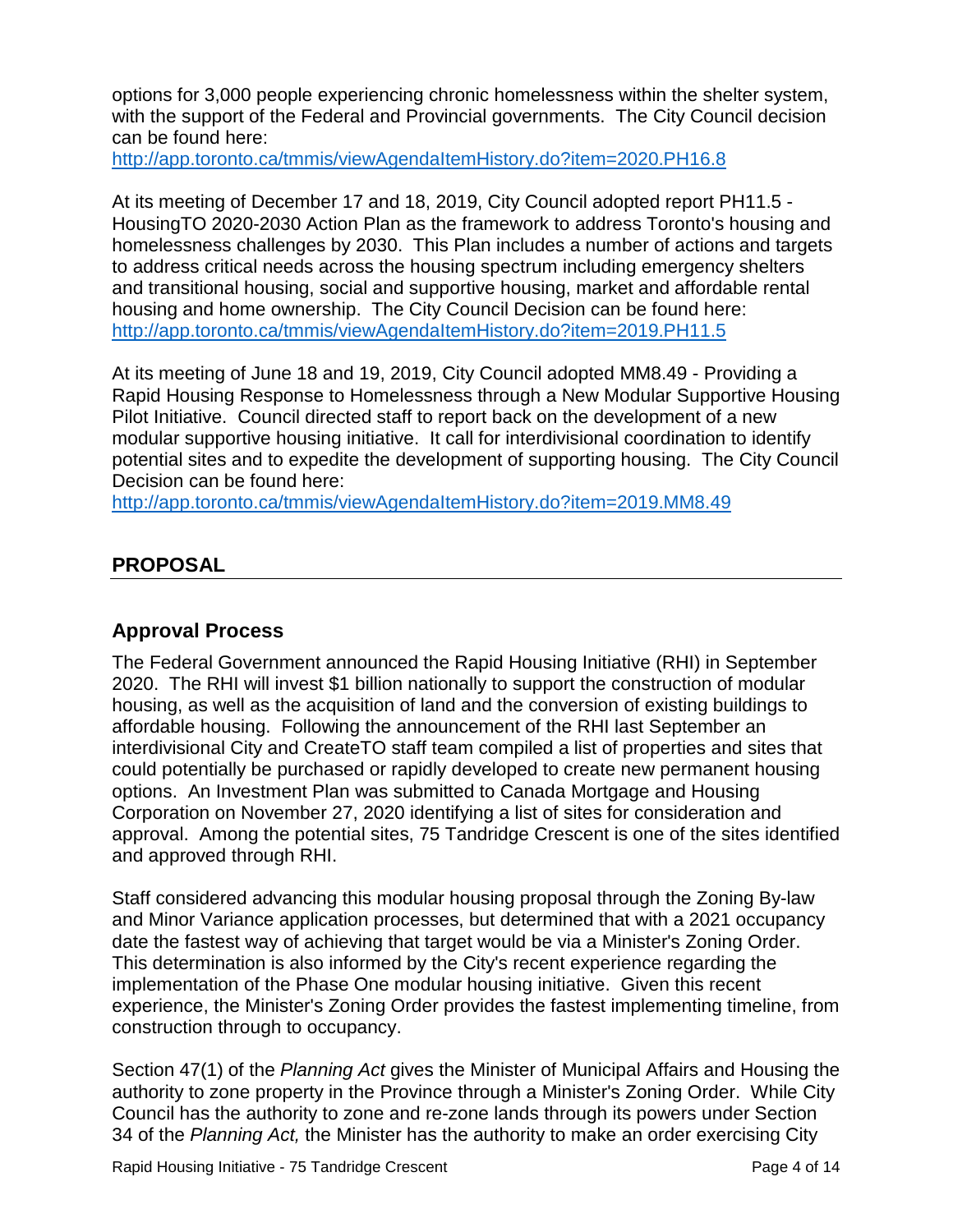Council's power to enact zoning regulations. A Minister's Zoning Order would, in effect, amend the zoning regulations for this site in order to implement the modular housing proposals. This zoning amendment process would have otherwise been advanced through either a Zoning By-law Amendment considered by Council or Minor Variance application considered by the Committee of Adjustment.

Residential uses are permitted on the Tandridge site. The requested zoning amendments will primarily address performance standards such as yard setbacks, building heights, lot coverage and parking ratios and will be determined following submission of the site plan application and community consultation. The proposal is subject to Site Plan Approval, which will examine the design and technical aspects of each proposal to ensure that it is attractive and compatible with the surrounding area and contributes to the economic, social and environmental health of the City. Replacement and enhancement of existing amenities will also be included in the proposal. Features such as building design, site access and servicing, waste storage, parking, loading and landscaping are typically reviewed. CREM is working with the contractor and retained architectural firm to finalize the designs and prepare Site Plan Approval applications for submission. The application will follow the normal procedures and guidelines required by the City. The City's Concept to Keys office (C2K) will lead the Site Plan Approval review process. Site Plan approval is delegated to the Chief Planner and Executive Director, City Planning. The development will be built to Tier 2 of the Toronto Green Standard.

# **Site Location and Proposal Description**

The 75 Tandridge Crescent property is currently developed with a ten-storey residential apartment building. There is an existing surface parking lot, driveway, basketball court and outdoor play area on the west side of the site. An elementary school (Braeburn Junior School) is located to the immediate west of the site. The properties surrounding 75 Tandridge Crescent are developed with townhouse dwellings between two and three storeys in height. The Humber Valley Golf Course is opposite the site to the south, beyond which is the Humber River ravine and recreation trail.

In the vicinity of the Islington Avenue and Rexdale Boulevard intersection, approximately 2 kilometres (25 minute walk) from the site are a grocery store, drug store and medical centre; the Rexdale Public library is located further west on Kipling Avenue approximately 2.5 kilometres from the site. There is bus service to/from the Yonge-University and Bloor-Danforth subway lines on the following routes: 118 Thistledown (which serves Tandridge Crescent during peak hours) and 96 Wilson, both which serve Wilson subway station; the 73C Royal York and 37 Islington and 937 Islington express bus routes which serve Royal York and Islington stations respectively.

The proposal is for infill development on the site, consisting of a five-storey modular apartment building at the north end of the west side of the site, fronting the north side of Tandridge Crescent. The driveway, basketball court and outdoor play area would be replaced as part of the development in consultation with the neighbours and Toronto Community Housing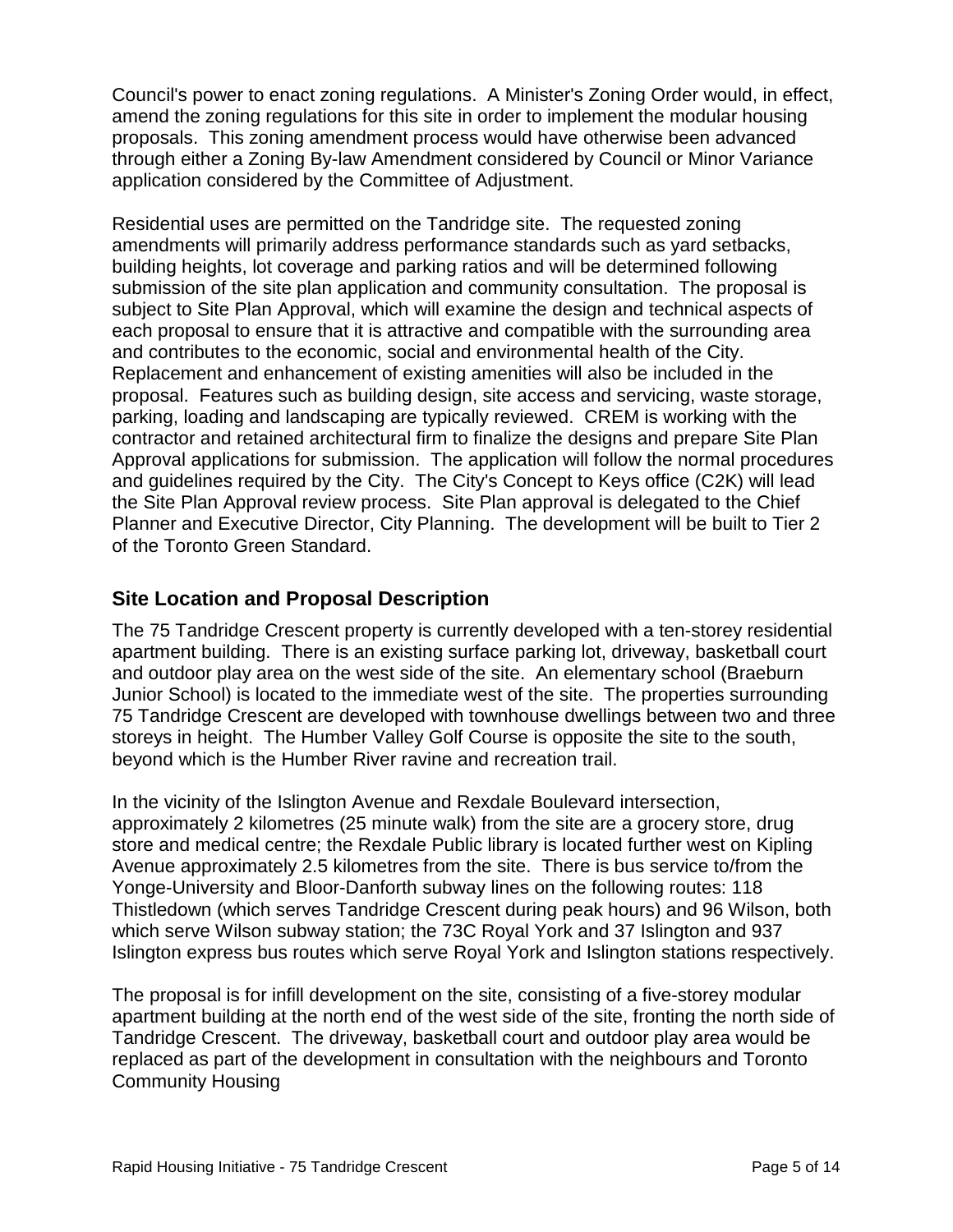The conceptual site plan identifies the following key development statistics, which may change as the site plan is reviewed and finalized:

- Building Height: approximately 5 storeys/ 16.5 metres
- Total number of units: approximately 113
- Setback from Tandridge Crescent: approximately 15 metres
- Separation distance to existing building: approximately 15 metres
- No vehicle parking; bicycle parking to be located in the rear yard
- Outdoor amenity area proposed to be located in the rear yard
- Garbage storage proposed to be located in the rear yard

See Attachments 1, 2 and 3 to this report for the Site Location, Official Plan Land Use Designation and Zoning.

# **Building Management**

The new development would be operated by qualified and experienced non-profit housing providers with continual (24/7) on-site staff providing residents with a full range of supports including meal preparation, primary health services and community services such as education, employment and life skills.

The homes would be provided to people exiting homelessness. Future residents will be identified and referred through the City's Coordinated Access processes and people experiencing chronic homelessness will be prioritized. Coordinated Access is a consistent community-wide approach to assessing, prioritizing and connecting people experiencing homelessness to housing and supports. Tenants for these units will be identified using a prioritization-based approach to connect people to this permanent housing opportunity. There will be no direct referrals.

The City will coordinate the tenant identification process in partnership with street outreach, shelter, 24-hour respite, and hotel/motel program providers. A common assessment is used to understand the types and levels of supports clients will need to maintain housing stability. The City will work with the selected non-profit housing operators to ensure tenants are connected with supports that best meet their needs. Consideration is given to the type and intensity of support and client choice in regard to their housing preferences.

# **COMMUNITY ENGAGEMENT**

There will be a number of opportunities for residents to learn more about the new homes with supports coming to 75 Tandridge Crescent. Ideaspace Consulting has been retained by the City to assist with community engagement.

The City is committed to working with local communities to provide accurate and timely information about the project, answer questions and collect their feedback and input on the building and site design elements, including lighting, pathways and landscaping to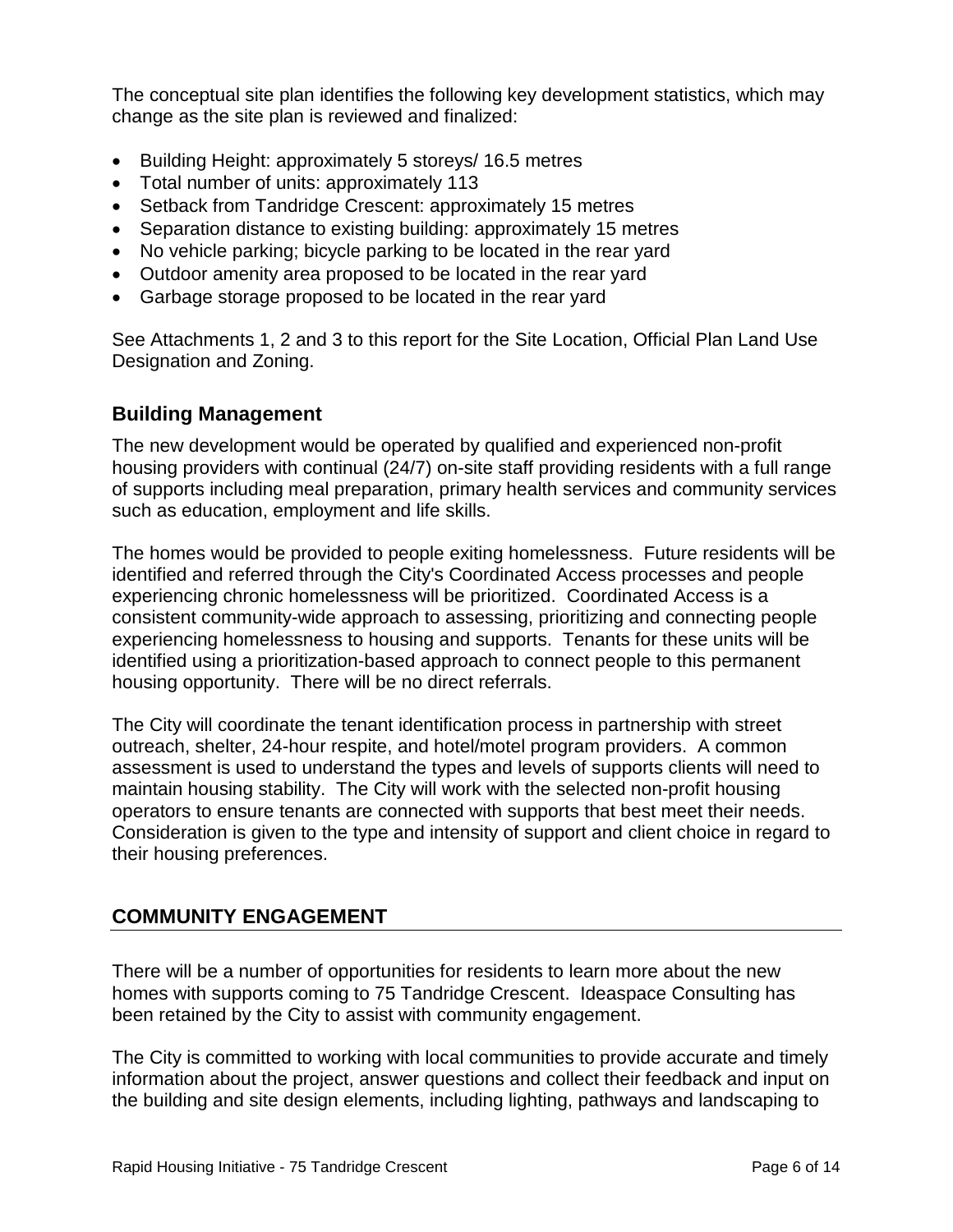inform the site plan review process; and ideas for how to support and welcome the new residents into the neighbourhood.

Two community engagement meetings with the local Councillor and City staff are scheduled for May 18 and June 29 at 7 p.m. Based on the expert advice of Toronto's Medical Officer of Health to practice physical distancing to help reduce the spread of COVID-19 and to protect the health and safety of Toronto residents and staff, the engagement activities will be held virtually.

Additional information about the project will be available at [www.toronto.ca/75Tandridge](http://www.toronto.ca/75Tandridge) and will be provided through a variety of methods to ensure materials are accessible by residents who might not have access to online information:

- A post card and project information sheet will be hand delivered to immediate neighbours to inform them about the project and invite them to a Community Meeting;
- Information signs will be posted on-site;
- The City will be working with Toronto Community Housing and reaching out to local community agencies, BIAs and residents associations to ensure they are informed and provided the opportunity to comment on the proposals; and
- Residents can call the Community Liaison Office at 437-684-5857 (Monday to Friday 9 a.m. to 4 p.m.) or email: [communityliaison@bigideaspace.ca](mailto:communityliaison@bigideaspace.ca) to ask questions and share their input.

# **COMMENTS**

# **Policy Considerations**

The prioritization of, and expedited approval process for this modular housing proposal supports provincial and municipal objectives by providing affordable housing and improving social equity and overall quality of life in our communities.

Section 2 of the *Planning Act* sets out matters of provincial interest, which City Council shall have regard to in carrying out its responsibilities. By creating permanent affordable supportive housing within transit accessible neighbourhoods the proposal will have regard to the following matters of provincial interest:

- (h) the orderly development of safe and healthy communities;
- (j) the adequate provision of a full range of housing, including affordable housing; and
- (q) the promotion of development that is designed to be sustainable

The Provincial Policy Statement (PPS 2020) provides province-wide policy direction on land use planning and development to promote strong communities, a strong economy and a clean and healthy environment. It includes policies on key issues that affect communities. With respect to housing, the PPS 2020, Section 1.4 Housing, encourages the achievement of healthy, liveable and safe communities by accommodating an appropriate range and mix of housing options to meet housing needs, including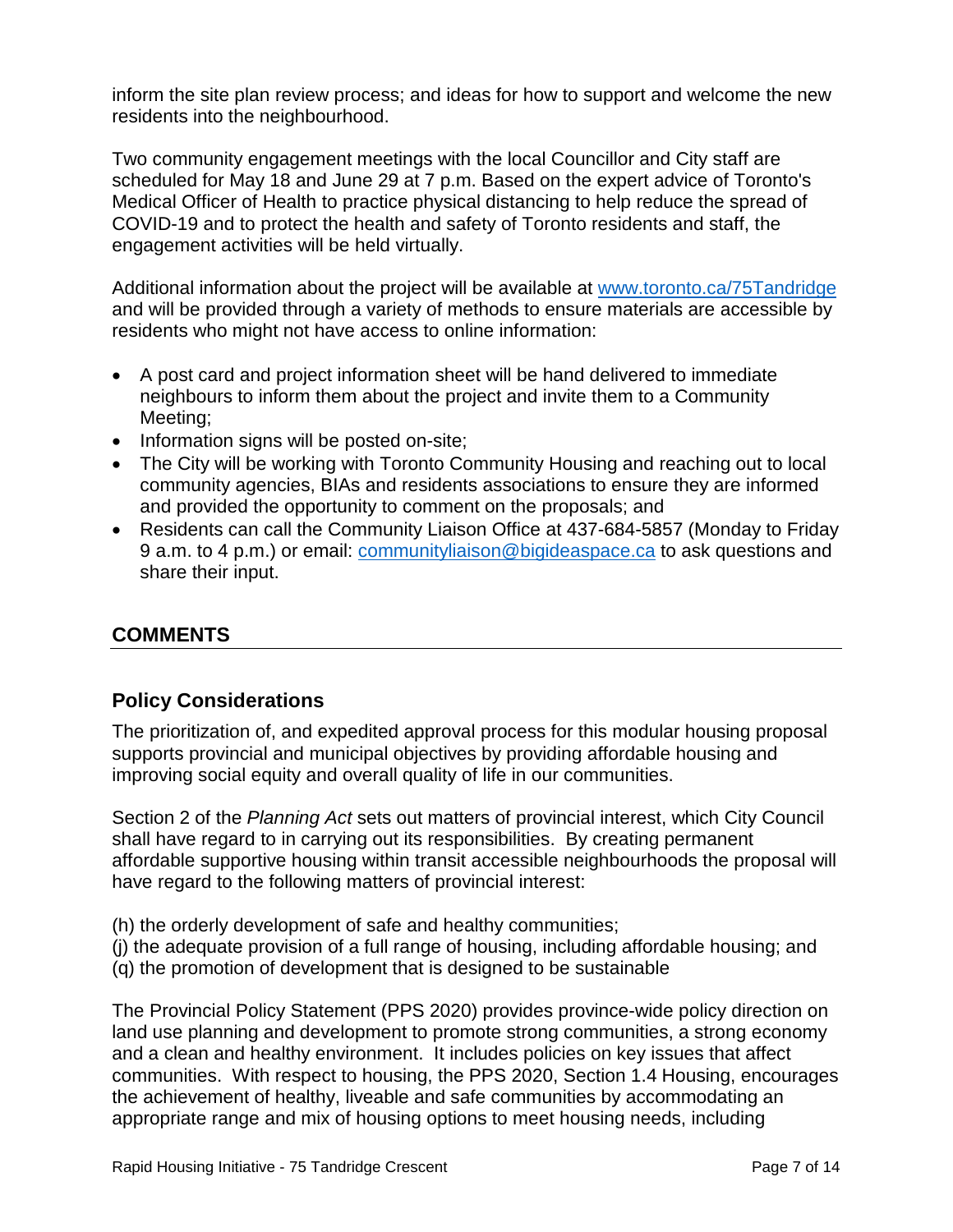affordable housing. The PPS also seeks to align the provision of housing with housing and homelessness plans in order to meet the social, health, economic and well-being requirements of current and future residents.

A Place to Grow: Growth Plan for the Greater Golden Horseshoe (2020) came into effect on August 28, 2020. This was an amendment to the Growth Plan for the Greater Golden Horseshoe, 2019. The Growth Plan (2020) continues to provide a strategic framework for managing growth and environmental protection in the Greater Golden Horseshoe. The Growth Plan establishes policies that require implementation through a Municipal Comprehensive Review (MCR), which is a requirement pursuant to Section 26 of the *Planning Act*. Policies not expressly linked to a MCR can be applied as part of the review process for applications in advance of the next MCR. These policies include:

- Directing municipalities to make more efficient use of land, resources and infrastructure to reduce sprawl, contribute to environmental sustainability and provide for a more compact built form and a vibrant public realm; and
- Achieving complete communities with access to a diverse range of housing options, protected employment zones, public service facilities, recreation and green space, and better connected transit to where people live and work;

The Growth Plan builds upon the policy foundation provided by the PPS and provides more specific land use planning policies to address issues facing the Greater Golden Horseshoe region. The policies of the Growth Plan take precedence over the policies of the PPS to the extent of any conflict, except where the relevant legislation provides otherwise. In accordance with Section 3 of the *Planning Act* all decisions of Council in respect of the exercise of any authority that affects a planning matter shall conform or shall not conflict with the Growth Plan. Comments, submissions or advice affecting a planning that that are provided by Council shall also conform, or shall not conflict, with the Growth Plan.

The Official Plan is a comprehensive policy document that guides development in the City, providing direction for managing the size, location, and built form compatibility of different land uses and the provision of municipal services and facilities. The vision of the City's Official Plan centres on the creation of an attractive and safe city that evokes pride, passion and a sense of belonging. A city where people of all ages and abilities can enjoy a good quality of life in vibrant neighbourhoods that are part of complete communities. The vision also outlines the importance of providing affordable housing choices across the City that meet the needs of everyone in their communities throughout their life.

Official Plan**,** Section 3.2.1 Housing**,** outlines that adequate and affordable housing is a basic requirement for everyone. Where we live and our housing security contribute to our well-being and connect us to our community. The City's quality of life, economic competitiveness, social cohesion, as well as its balance and diversity depend on it. Policy 3.2.1.1 directs that a full range of housing, in terms of form, tenure and affordability will be provided and maintained, across the City and within neighbourhoods, to meet the current and future needs of residents. A full range of housing includes affordable and supportive housing. The proposed modular housing development supports the City's vision as a place where all people have housing choice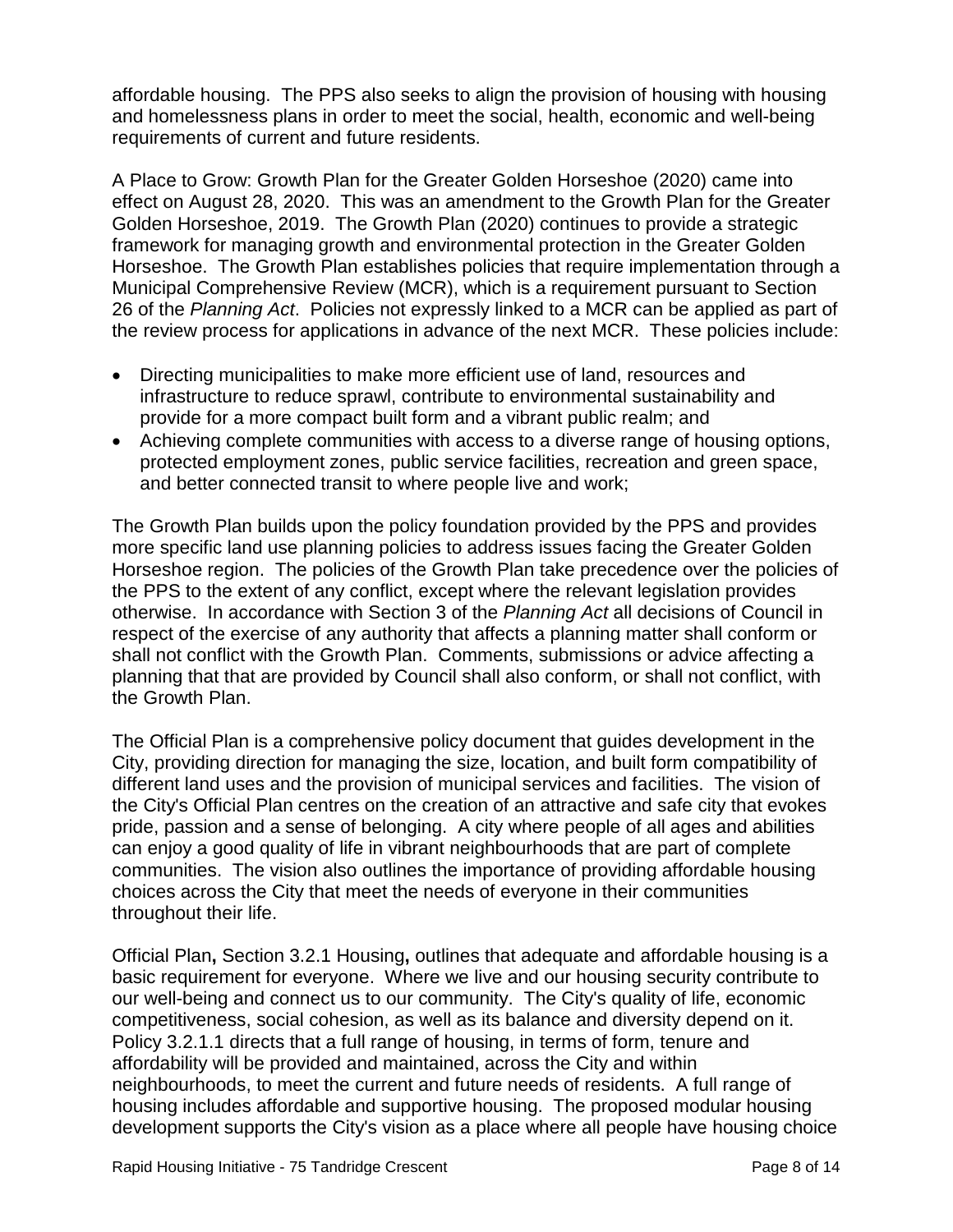and can have access to a good quality of life. With respect to intensification of existing sites, Official Plan Policy 3.2.1.5 identifies that where there will be significant new development on sites containing six or more rental units, and where rental units will be kept in the new development, that: affordable and mid-range rental units will be secured as rental housing; and any needed improvements and renovations to the existing rental housing and to improve amenities should be a priority.

The site is designated *Apartment Neighbourhoods* in Official Plan Chapter 4, Land Use Designations. This designation permits apartment residential uses and is distinguished by the Neighbourhoods designation because a greater scale of building is permitted. Apartment Neighbourhoods Policy 4.2.3 provides criteria to guide the introduction of compatible infill development on sites with existing apartment buildings. These criteria include, among others:

- Being compatible with the scale, height and massing of the existing apartment buildings on and adjacent to the site;
- Providing separation distances between buildings and to adjacent sites to achieve adequate sunlight and privacy;
- Maintaining, replacing or improving indoor and outdoor residential amenities on the site;
- Improving upon the quality of the landscaped open space and outdoor amenity space;
- Organizing development on the site to frame streets, parks and open spaces at good proportion; and
- Improving waste storage and waste diversion facilities including enclosure of outdoor waste storage areas and enclosed waste storage facilities within a building where achievable.

# **Zoning**

The site is zoned RAC (f24.0; u222; au116.0) (x106) under Zoning By-law 569-2013. This is a Residential Apartment Zone which permits residential dwelling units in apartment buildings. Regulation u222 limits the number of residential dwelling units on the site to a maximum of 222.

The City's Zoning By-law 569-2013 can be found here: [https://www.toronto.ca/city-government/planning-development/zoning-by-law](https://www.toronto.ca/city-government/planning-development/zoning-by-law-preliminary-zoning-reviews/)[preliminary-zoning-reviews/](https://www.toronto.ca/city-government/planning-development/zoning-by-law-preliminary-zoning-reviews/)

# **Design Guidelines**

Based on the experience with the two modular housing sites advanced in Phase One of the Modular Housing Initiative, staff developed Modular Housing Urban Design Guidelines to provide clarity on urban design expectations. Key considerations of the Guidelines include:

• Site Organization - building placement and address, parking, loading and garbage collection, outdoor amenity space, tree protection and grade alteration;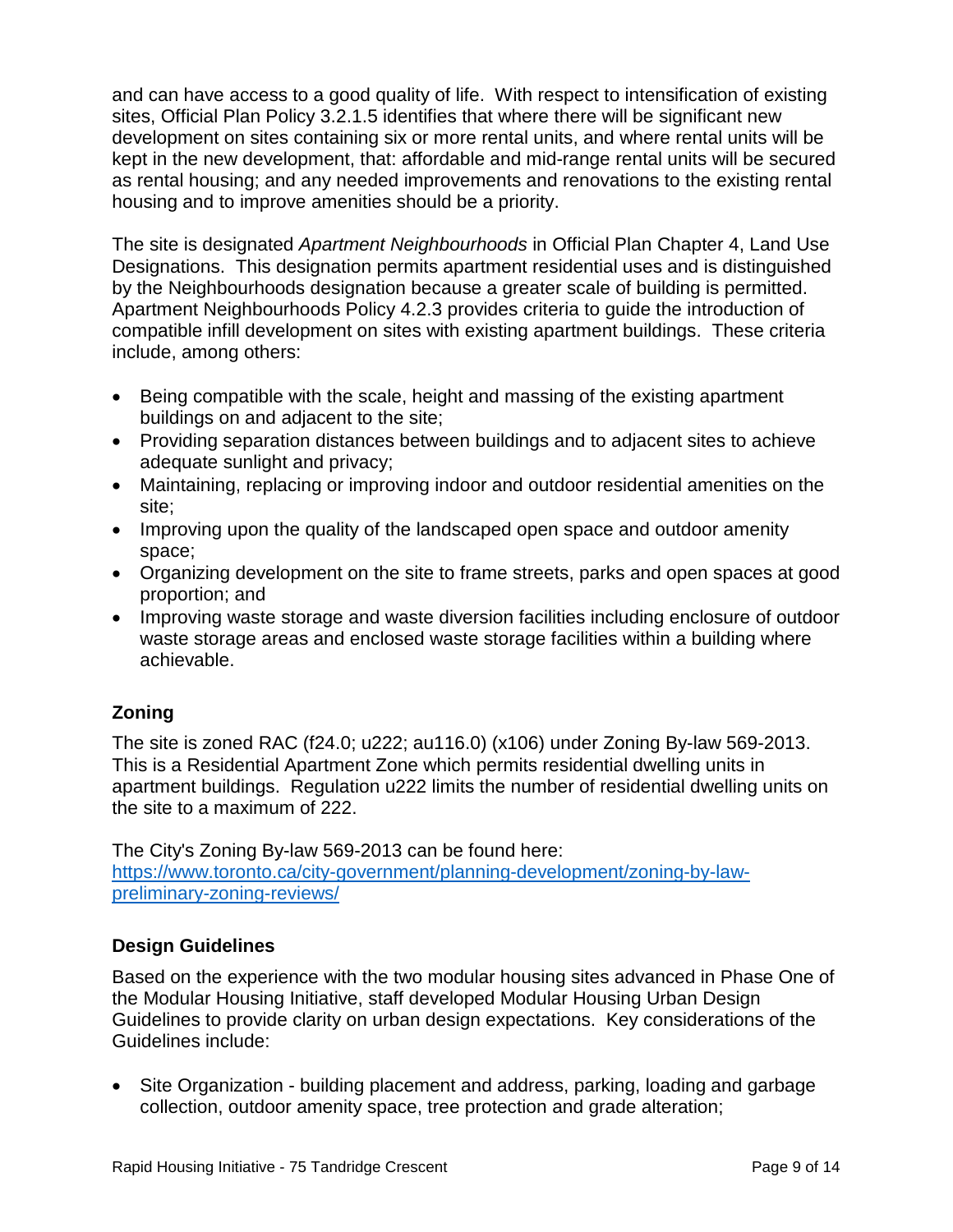- Building Design exterior design, user-centred design, and lifecycle considerations to improve longevity;
- Public Realm outdoor amenity space, streetscape and landscape design, sightlines and lighting, and bicycle parking and related storage; and
- Sustainability to achieve more sustainable buildings and green site and building design.

The Modular Housing Urban Design Guidelines will be utilized in the review and evaluation of the Site Plan Approval application for this proposal, including the replacement of site amenities.

# **NEXT STEPS**

CREM is currently finalizing plans and preparing a Site Plan Approval application for submission. The City's C2K office will manage the Site Plan Approval review process. Once received, the Site Plan Approval application materials will be posted on the City's Application Information Centre Web Page at:

https://www.toronto.ca/city-government/planning-development/application-informationcentre/

Two community meetings will be held on May 18 and June 29. Feedback received from these meetings, and through other engagement activities will inform the Site Plan review and the final determination of relief required to the zoning by-law(s).

# **CONCLUSIONS**

In response to the urgent need for providing affordable and supportive homes to the city's most vulnerable residents who are experiencing homelessness, and following the City Council's request to prioritize building and planning approvals for these projects, this report recommends that the Minister of Municipal Affairs and Housing be requested to make a Minister's Zoning Order pursuant to Section 47 of the *Planning Act* for the modular housing proposal at 75 Tandridge Crescent.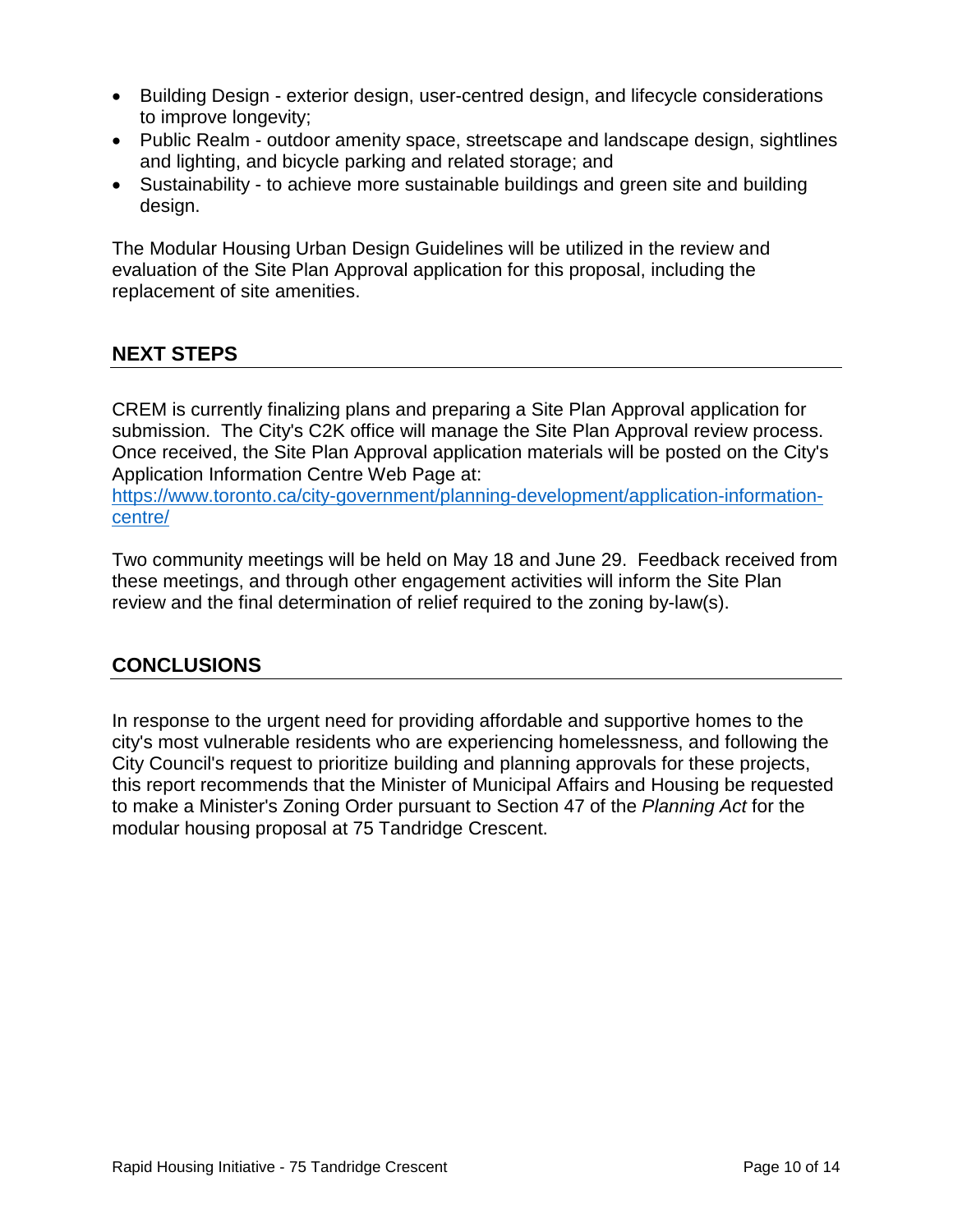A staff report on the outcomes of the community consultation will be submitted to the June meeting of Planning and Housing Committee. This report recommends that staff report directly to the July meeting of City Council on the final recommended proposal and the relief required to the zoning by-law in order to permit the proposed development, in the form of a draft Minister's Zoning Order.

# **CONTACT**

Kerri Voumvakis, Director, Strategic Initiatives, Policy & Analysis, City Planning, 416- 392-8148, [Kerri.Voumvakis@toronto.ca](mailto:Kerri.Voumvakis@toronto.ca)

Valesa Faria, Director, Housing Secretariat, 416-392-0602, [Valesa.Faria@toronto.ca](mailto:Valesa.Faria@toronto.ca)

#### **SIGNATURE**

Gregg Lintern, MCIP, RPP Chief Planner and Executive Director, City Planning Division

Abigail Bond, Executive Director, Housing Secretariat

#### **ATTACHMENTS**

Attachment 1: Location Map Attachment 2: Official Plan Land Use Map Attachment 3: Zoning Map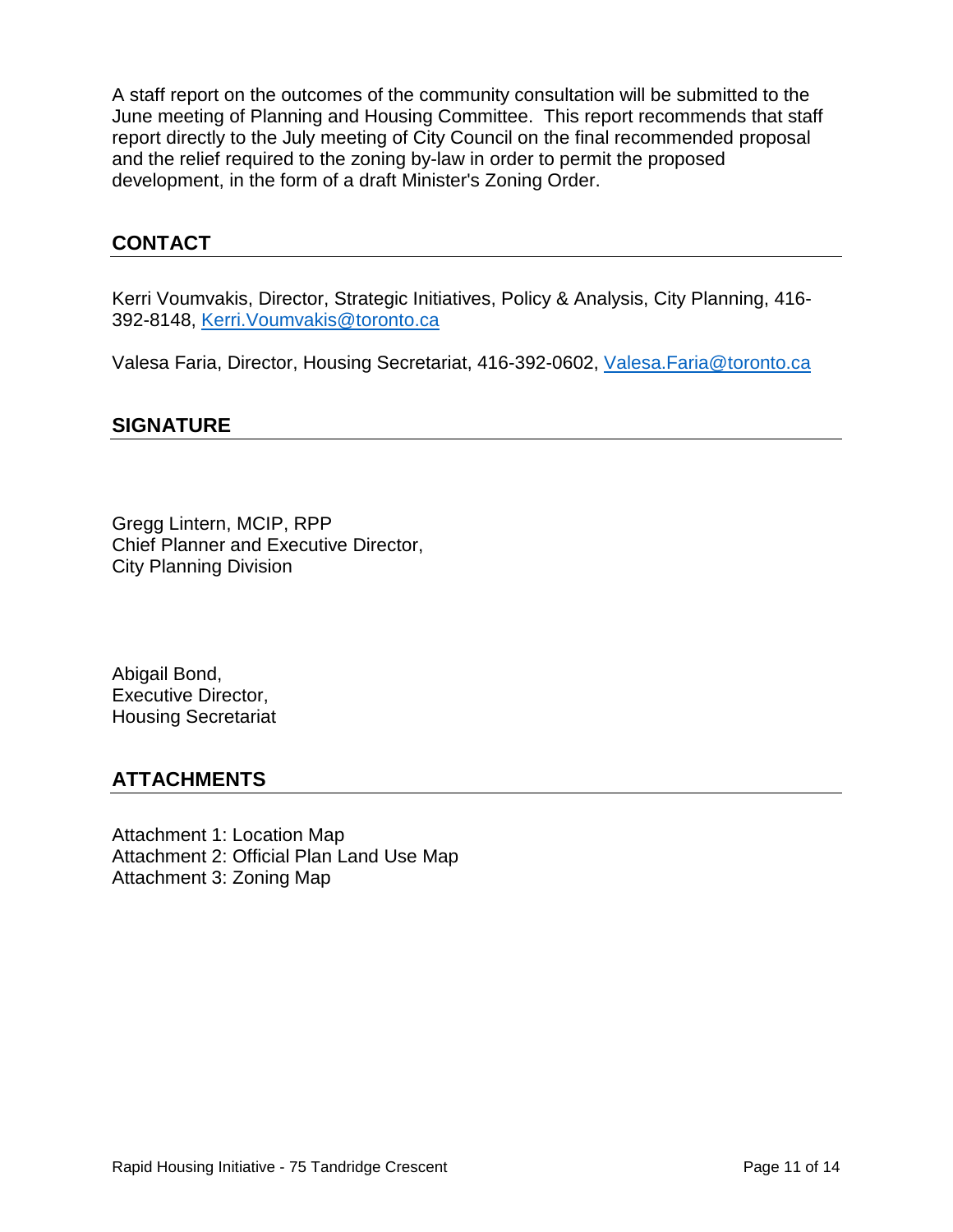

# **Attachment 1: Location Map - 75 Tandridge Crescent**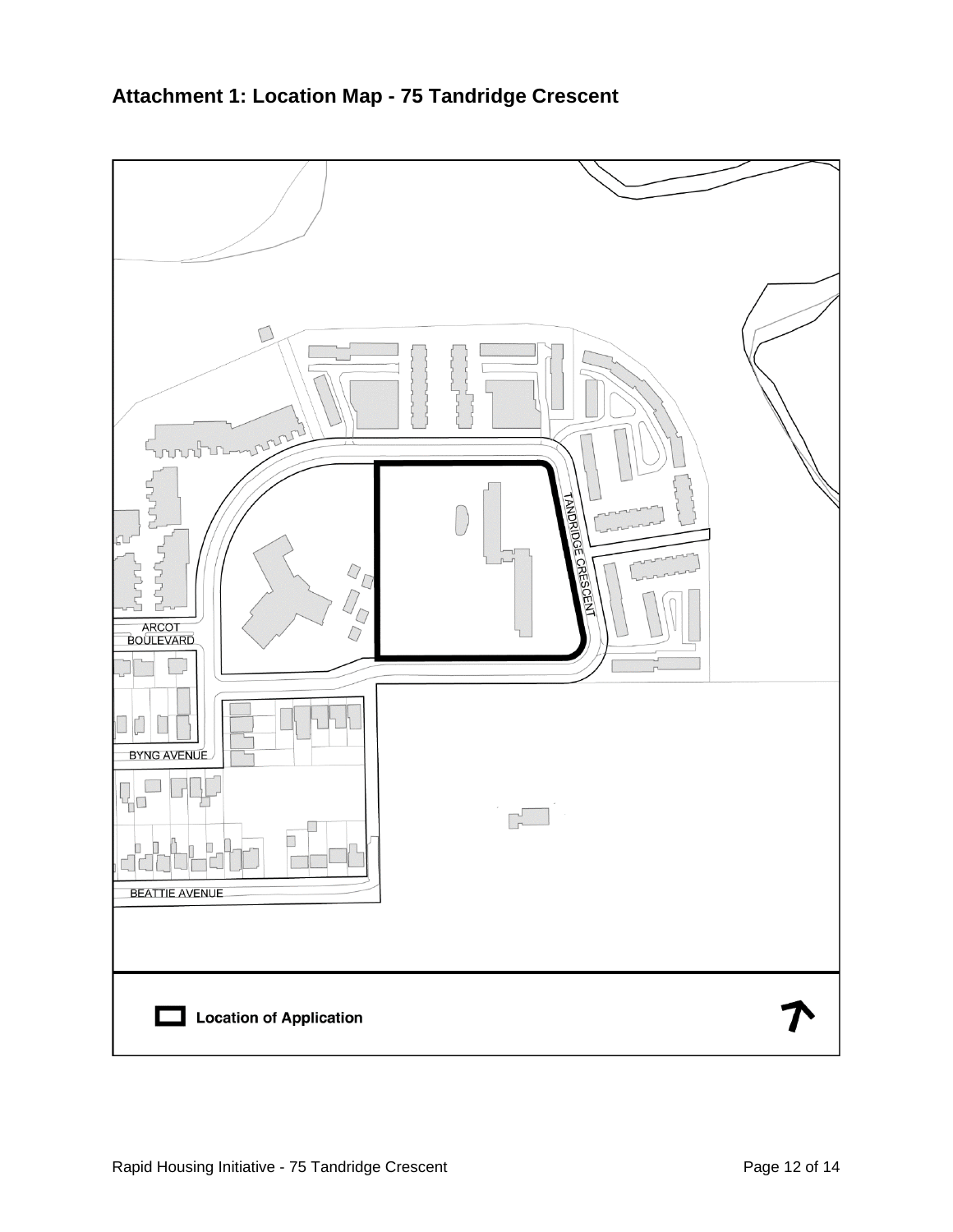